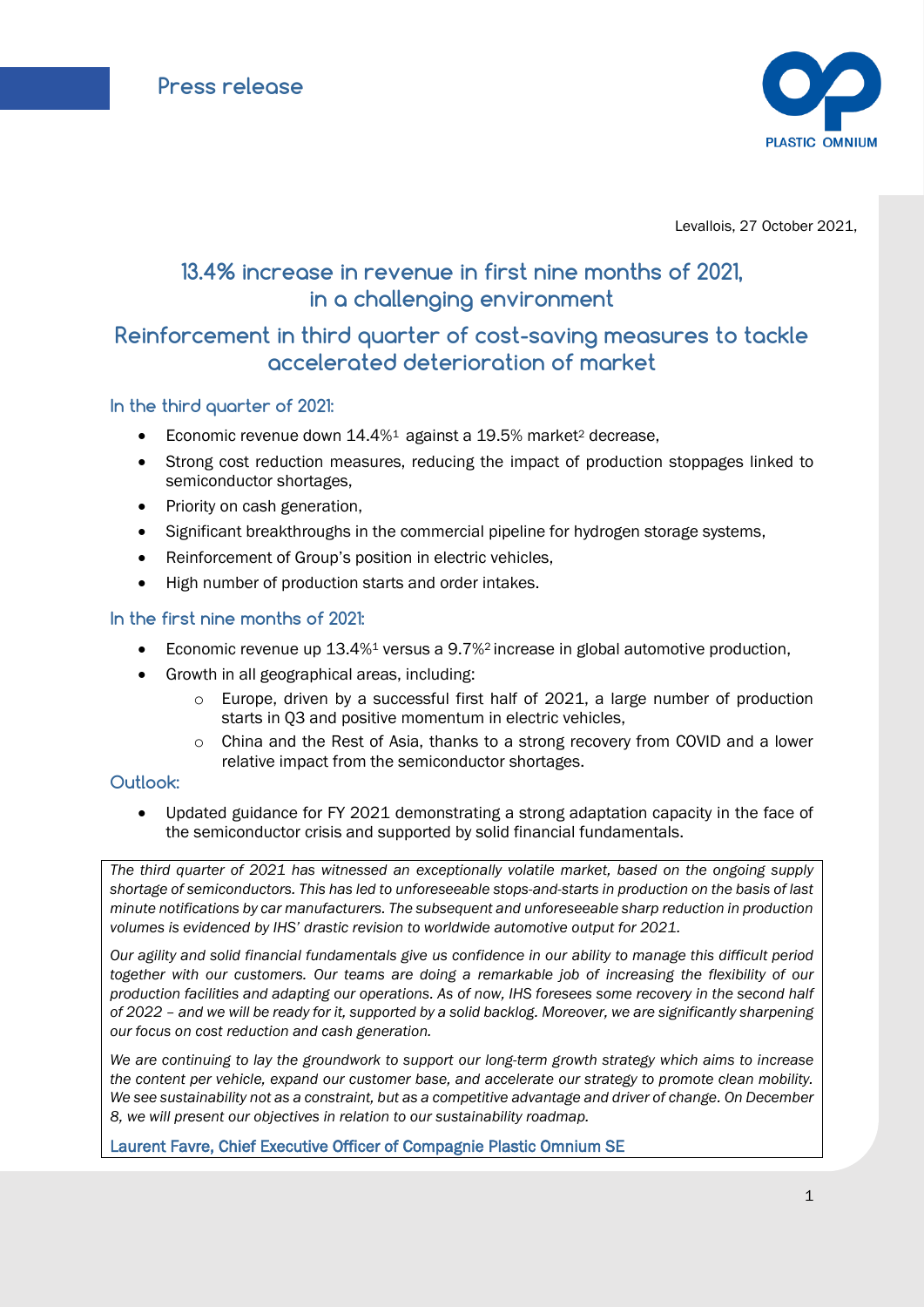

#### **Revenue - Q3 2021**

Following a rebound in first-half revenues (+31.9% like-for-like), Plastic Omnium's economic revenue<sup>3</sup> for the third quarter of 2021 came in at €1,792 million, down 14.4%<sup>1</sup> versus 03 2020. This compares to a significant year on year fall of 19.5%<sup>2</sup> in worldwide automotive production for the same period.

The drop of 19.5% in worldwide automotive production versus Q3 2020 equates to a 16.8 point correction versus IHS's initial July projections of a mere 2.7% drop and shows significant disparity between regions. Production fell in Europe, North America, China, and Asia, excluding China, respectively by -30.1%, -25.5% -15.3% and -12.6%.

| In $\epsilon$ million<br>Per business | Q3 2020 | Q3 2021 | Change   | LFL change <sup>1</sup> |
|---------------------------------------|---------|---------|----------|-------------------------|
|                                       |         |         |          |                         |
| <b>Plastic Omnium Industries</b>      | 1,497   | 1,335   | $-10.8%$ | $-10.7%$                |
| <b>Plastic Omnium Modules</b>         | 600     | 457     | $-23.9%$ | $-23.6%$                |
| Economic revenue <sup>3</sup>         | 2,097   | 1,792   | -14.6%   | $-14.4%$                |
| JVs                                   | 177     | 183     | $+3.1%$  | $-0.20%$                |
| Consolidated revenue <sup>4</sup>     | 1,920   | 1,609   | -16.2%   | $-15.7%$                |

In a declining market, Plastic Omnium delivered a robust performance in all major geographies, thanks in particular, to a large number of production starts.

This is especially the case in France, which started production on front bumpers for the Citroën DS4 and fuel systems for the new Peugeot 308 in both conventional and Plug-in Hybrid Electric Vehicle (PHEV) systems. In Poland, the Group also started production on the Seat Cupra Born tailgate and in Belgium, on fuel systems for the Toyota Yaris Cross. In Mexico, the Group started, for the first time in North America, production of fuel tanks equipped with proprietary technology Inwin for the Ford Maverick in both classic and PHEV versions. Again in Mexico, production started for front and rear bumpers and the tailgate for the Californian electric sedan Lucid Air.

In Asia, excluding China, the business recorded strong growth (up 7%1) despite the ongoing downturn in automotive production (-12.6%). Plastic Omnium outperformed the sector by 19.6 points, driven by Japan and India and underpinned by the successful starts of the new SCR Compact+ solution for the Toyota Fortuner in Thailand and the first plastic tailgate for the Mahindra XUV700 in India.

Revenue in China held up better than the market, declining 10.5%, against a market that dropped quarter-on-quarter by 15.3%, thanks in particular to the many new projects put into production by the Group's joint venture YFPO. In addition, the Company's premium positioning with Cadillac, BMW and Mercedes has helped maintain a strong level of sales over the period.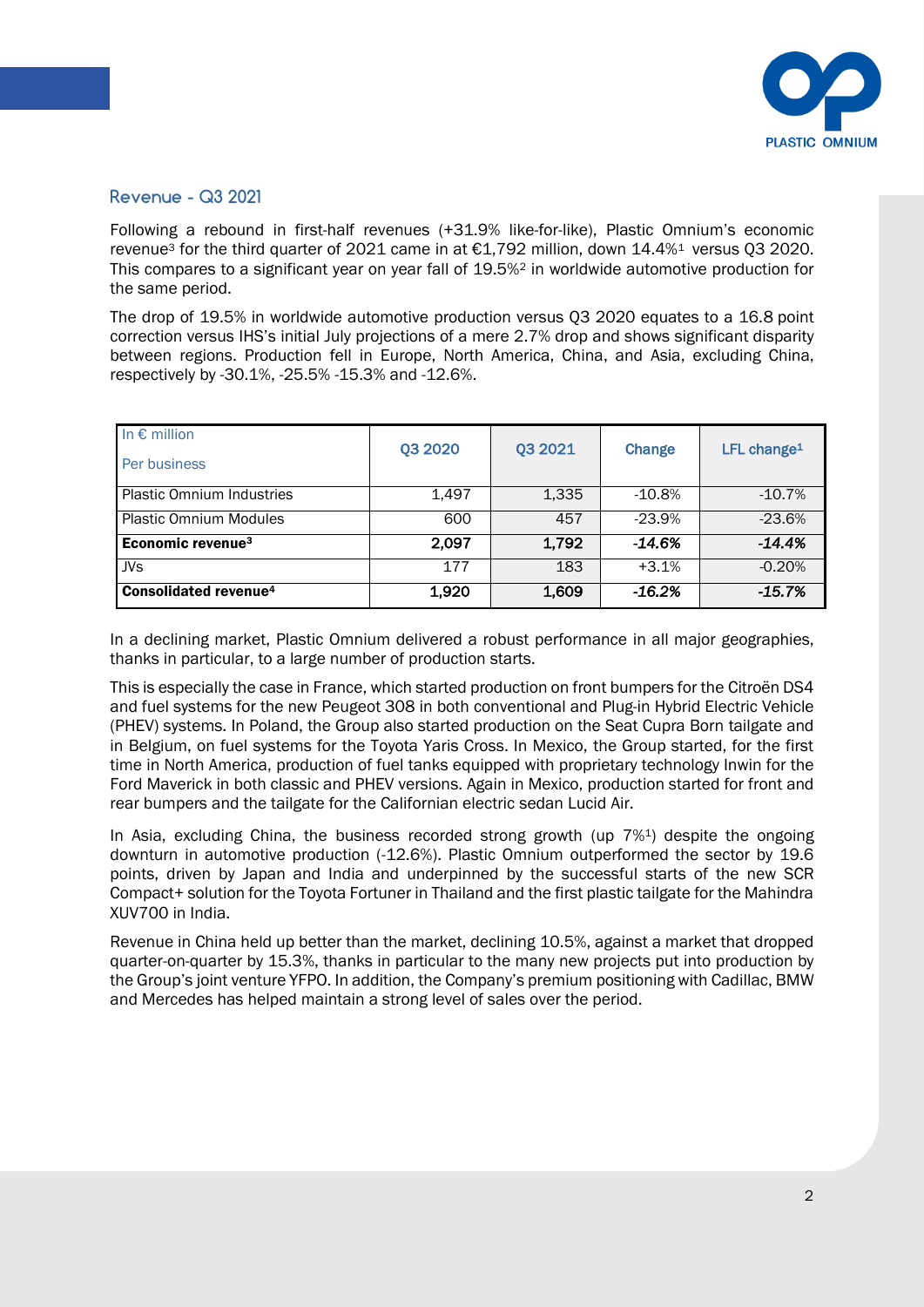

| In $\epsilon$ million by region   | Q3 2020 | Q3 2021 | Change    | LFL<br>Change <sup>1</sup> | <b>Automotive</b><br>Production <sup>2</sup> | <b>Outperformance</b> |
|-----------------------------------|---------|---------|-----------|----------------------------|----------------------------------------------|-----------------------|
| Europe                            | 1,072   | 882     | $-17.7\%$ | $-17.9%$                   | $-30.1%$                                     | $+12.2$ pts           |
| North America                     | 626     | 500     | $-20.1%$  | $-18.0%$                   | $-25.5%$                                     | $+7.5$ pts            |
| Asia excluding China              | 127     | 135     | $+6.2%$   | $+7.0%$                    | $-12.6%$                                     | $+19.6$ pts           |
| China                             | 231     | 216     | $-6.4%$   | $-10.5%$                   | $-15.3%$                                     | $+4.8$ pts            |
| South America                     | 23      | 35      | $+52.1%$  | $+72.0%$                   | $-12.7%$                                     | $+84.7 \text{ pts}$   |
| Africa                            | 19      | 24      | $+28.4%$  | $+18.7%$                   | $-0.3%$                                      | $+19.0$ pts           |
| Economic revenue <sup>3</sup>     | 2,097   | 1,792   | $-14.6\%$ | -14.4%                     | -19.5%                                       | $+5.1$ pts            |
| <b>JVs</b>                        | 177     | 183     | 3.1%      | $-0.20%$                   |                                              |                       |
| Consolidated revenue <sup>4</sup> | 1,920   | 1,609   | $-16.2\%$ | $-15.7%$                   | -19.5%                                       | $+3.8$ pts            |

## **Revenue - nine months YTD**

first nine months of 2021. The overall growth includes an unforeseen and significant downturn in Worldwide automotive production increased by 4.8 million vehicles to 53.8 million (+9.7%) over the Q3 of 19.5%.

Amidst this challenging backdrop, Plastic Omnium's economic revenue stood at €5,930 million, up 13.4% like-for-like compared to the first nine months of 2020.

| In $\epsilon$ million<br>Per business | <b>9M 2020</b> | 9M 2021 | Change   | LFL change <sup>1</sup> |
|---------------------------------------|----------------|---------|----------|-------------------------|
| <b>Plastic Omnium Industries</b>      | 3,891          | 4.327   | $+11.2%$ | $+13.5\%$               |
|                                       |                |         |          |                         |
| <b>Plastic Omnium Modules</b>         | 1.439          | 1,602   | $+11.4%$ | $+12.9%$                |
| Economic revenue <sup>3</sup>         | 5,330          | 5,930   | $+11.3%$ | $+13.4%$                |
| JVs                                   | 449            | 537     | $+19.6%$ | $+19.4%$                |
| Consolidated revenue <sup>4</sup>     | 4,881          | 5,393   | +10.5%   | $+12.8%$                |

While Plastic Omnium surpassed automotive production in all regions, its geographic mix resulted in an outperformance at the Group level of 3.7 points<sup>1</sup>.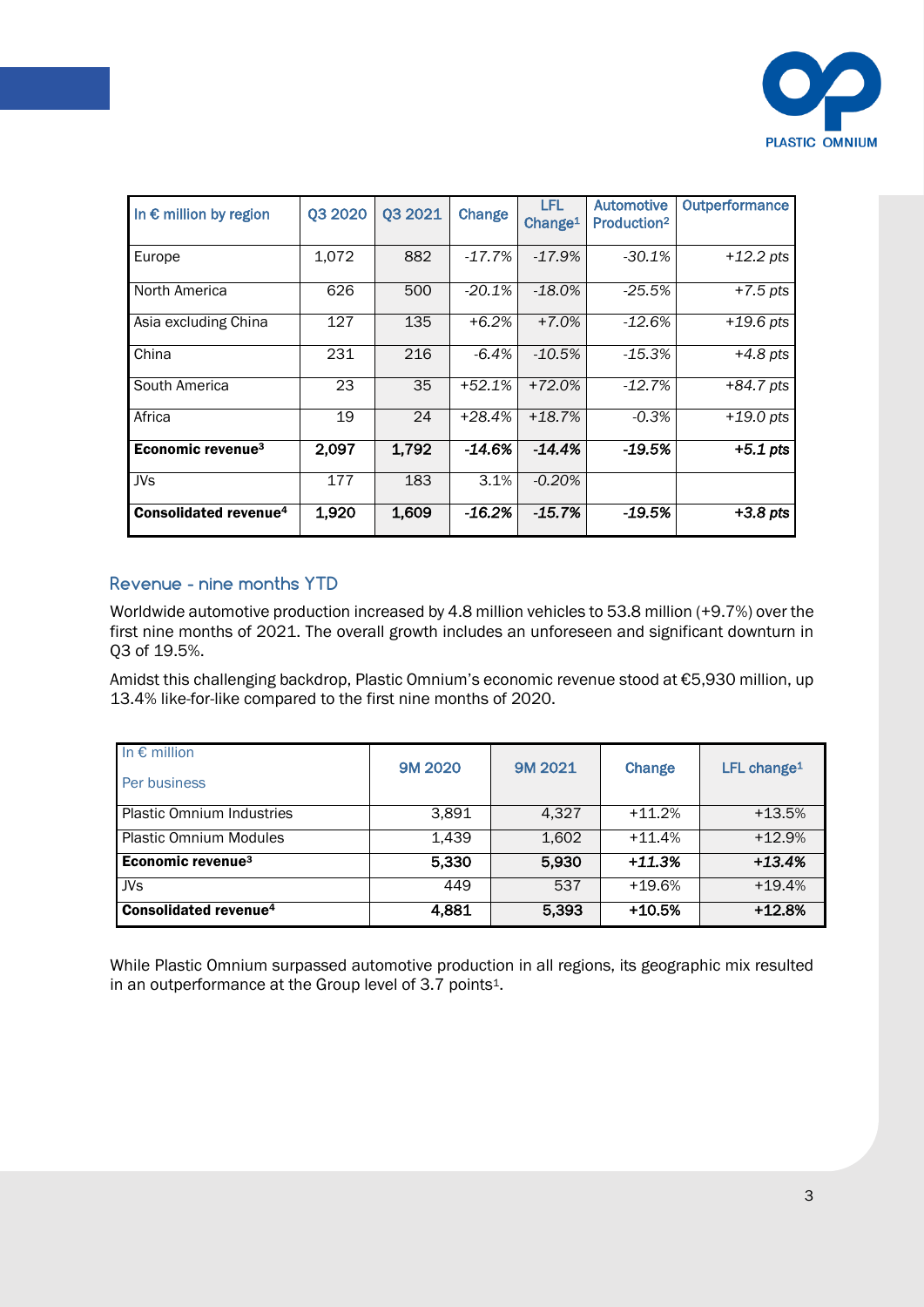

| In $\epsilon$ million by region   | 9M 2020 | 9M 2021 | Change   | LFL<br>Change <sup>1</sup> | <b>Automotive</b><br>Production <sup>2</sup> | <b>Outperformance</b> |
|-----------------------------------|---------|---------|----------|----------------------------|----------------------------------------------|-----------------------|
| Europe                            | 2,842   | 3,159   | $+11.1%$ | $+11.2%$                   | $+5.1%$                                      | $+6.1$ pts            |
| North America                     | 1,485   | 1,529   | $+3.0%$  | $+9.6%$                    | $+6.5%$                                      | $+3.1$ pts            |
| Asia excluding China              | 342     | 418     | $+22.1%$ | $+25.5%$                   | $+14.3%$                                     | $+11.2$ pts           |
| China                             | 557     | 649     | $+16.7%$ | $+14.9%$                   | $+9.1%$                                      | $+5.8$ pts            |
| South America                     | 52      | 90      | $+71.1%$ | $+108.7%$                  | $+28.7%$                                     | $+80.0$ pts           |
| Africa                            | 51      | 85      | $+66.8%$ | $+59.7%$                   | $+16.6%$                                     | $+43.1$ pts           |
| Economic revenue <sup>3</sup>     | 5,330   | 5,930   | $+11.3%$ | $+13.4%$                   | $+9.7%$                                      | $+3.7$ pts            |
| JVs                               | 449     | 537     | $+19.6%$ | $+19.4%$                   |                                              |                       |
| Consolidated revenue <sup>4</sup> | 4,881   | 5,393   | $+10.5%$ | $+12.8%$                   | $+9.7%$                                      | $+3.1$ pts            |

the large number of production starts in Q3. In Europe, Plastic Omnium's revenue for the first nine months of 2021 amounted to €3,159 million. Revenue for the region increased  $11.2\%$ <sup>1</sup>, against a 5.1% rise in automotive production. This outperformance of 6.1 points like-for-like can be accounted for by the solid H1 2021 growth and

In North America, Plastic Omnium's revenue totalled €1,529 million for the first nine months of the year. Revenue for the region rose by 9.6%1, while industry production was up 6.5%. The Group's good positioning in light trucks, for which production with customers has been dynamic, supports this outperformance.

In Asia, excluding China, revenue came to €418 million for the first nine months of the year, up 25.5%<sup>1</sup> against a market rise of 14.3% and representing an outperformance of 11.2 points. Business benefited from strong momentum in India, Japan and Thailand.

In China, which accounts for 11% of Group economic revenue, Plastic Omnium delivered revenue of  $\epsilon$ 649 million, up 14.9%<sup>1</sup> for the first nine months of the year and representing an outperformance of 5.8 points. The modules business, which launched in China in 2018, has strengthened its market share through the award of five new projects since the start of 2021. The Joint Venture with YFPO has grown 21.3% year-on-year as of September YTD despite the slowdown due to the chip shortage. New awards in electric vehicles for American and Chinese blue-chip car manufacturers have also supported growth in China.

## **Reinforcement of cost reduction programs and strong attention on cash generation**

Alongside the impact of the semiconductor shortage in the automotive industry and the strong rebound in global demand following the pandemic, supply disruptions and depletion of inventories have driven up raw material prices and transportation costs worldwide.

This inflationary environment, coupled with a lack of visibility on future production, has led the Group to reinforce cost reduction measures and actively negotiate with its suppliers to mitigate the rising costs.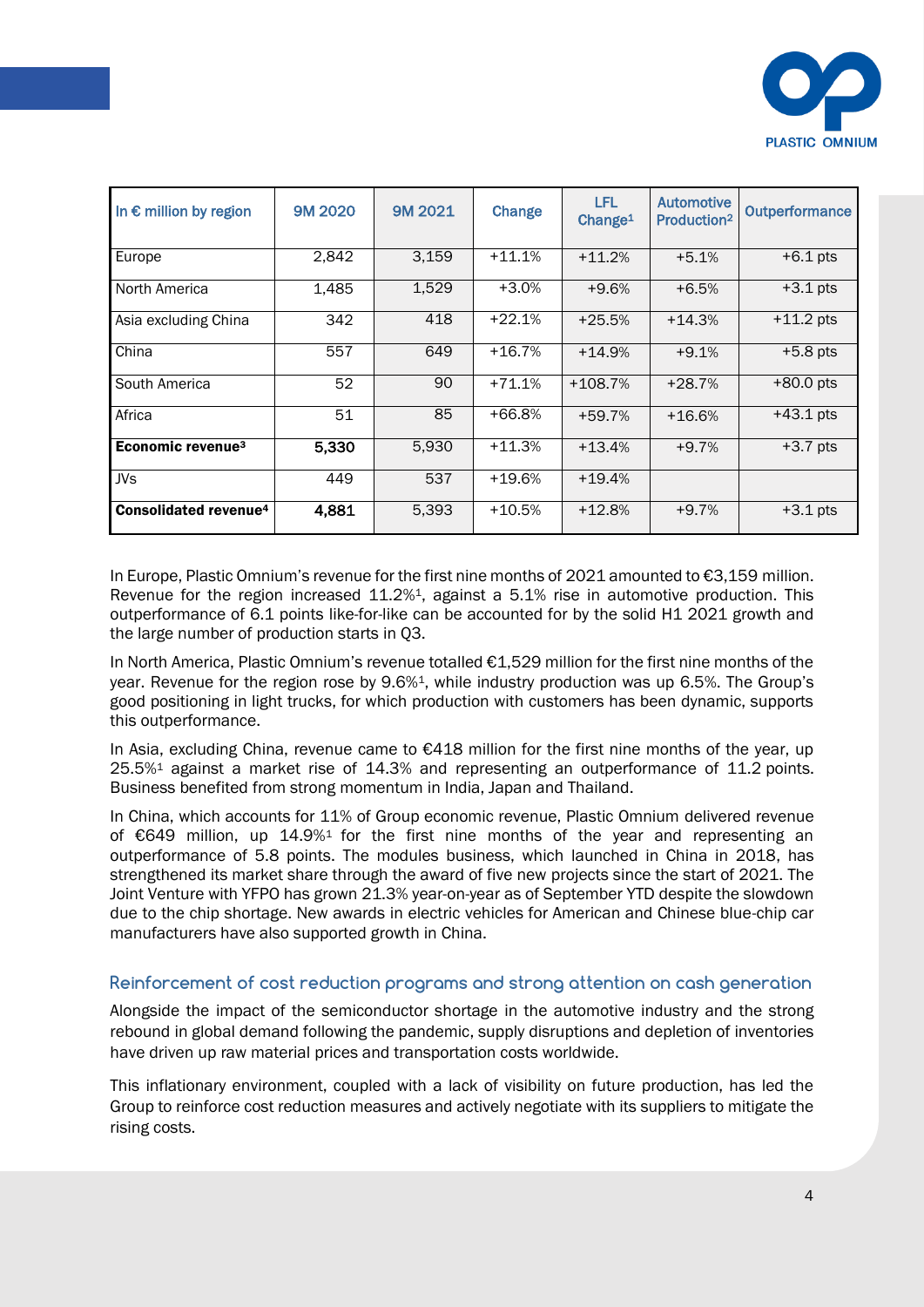

Furthermore, having already hedged against rises in gas and electricity prices from 2020 up until the end of 2022, Plastic Omnium has just extended part of its hedges until the end of 2023. The Omega transformation programme, which has 3,000 initiatives currently running, is on track to deliver 100 million euros in savings by the end of 2021.

Free cash-flow generation remains a priority for the Group, with strict control over capital expenditure in order to allocate reduced financial resources towards priority programs in an agile manner. In a difficult environment where stops and starts in production impact inventories, working capital requirements remains a core focus with ongoing reinforced reviews.

## **Continued improvement in performance in Greer, South Carolina**

After having achieved operational breakeven ahead of schedule in H1 2021, the Greer plant has now achieved a position of recurring profitability. The plant continues to increase its profitability month on month driven by the continuing momentum in operational performance and strong production load.

New orders with General Motors and Honda for electric vehicles, for which production will start in 2022 and 2023, confirm the future growth of the Group's operations in South Carolina.

## **Plastic Omnium, poised to harness growth in electric mobility**

## Continuing deployment of the hydrogen strategy

Plastic Omnium's unique position in the full hydrogen value chain combined with the EKPO JV has enabled the Group to secure significant breakthroughs in storage tanks, fuel cells and integrated systems. Several clients have selected Plastic Omnium to equip both heavy vehicles (buses, trains, trucks) and passenger vehicles.

#### • Signature of a major contract with Hyundai for hydrogen storage systems

Korean OEM Hyundai Motor Company (HMC) has selected Plastic Omnium to supply innovating hydrogen storage systems for its new range of STARIA vehicles.

Under the contract, Plastic Omnium will supply HMC with 700-bar Type IV high-pressure vessels (HPVs) from 2023 to 2027, for a total volume of 33,000 units per year. The HPVs will be developed and produced at the Group's plant in Gyeong-Ju, Korea. This plant, currently used for the production of fuel tanks, will be partly transformed to produce hydrogen tanks.

#### Opening of the Group to the railway sector with Alstom

Alstom, a world-leader in sustainable rail transport, and Plastic Omnium have signed a memorandum of understanding to create high-end hydrogen storage systems for the rail industry.

At the end of the development phases already initiated, the partnership will be able to launch hydrogen storage solutions as early as 2022 for regional trains in France and Italy. These trains will be able to make direct trips on non-electrified lines without using fossil fuels, while meeting the challenges of sustainable development.

These significant successes in the third quarter of 2021 are productive steps towards realising the Group's hydrogen objectives of €300 million in revenues in 2025 and €3 billion in 2030.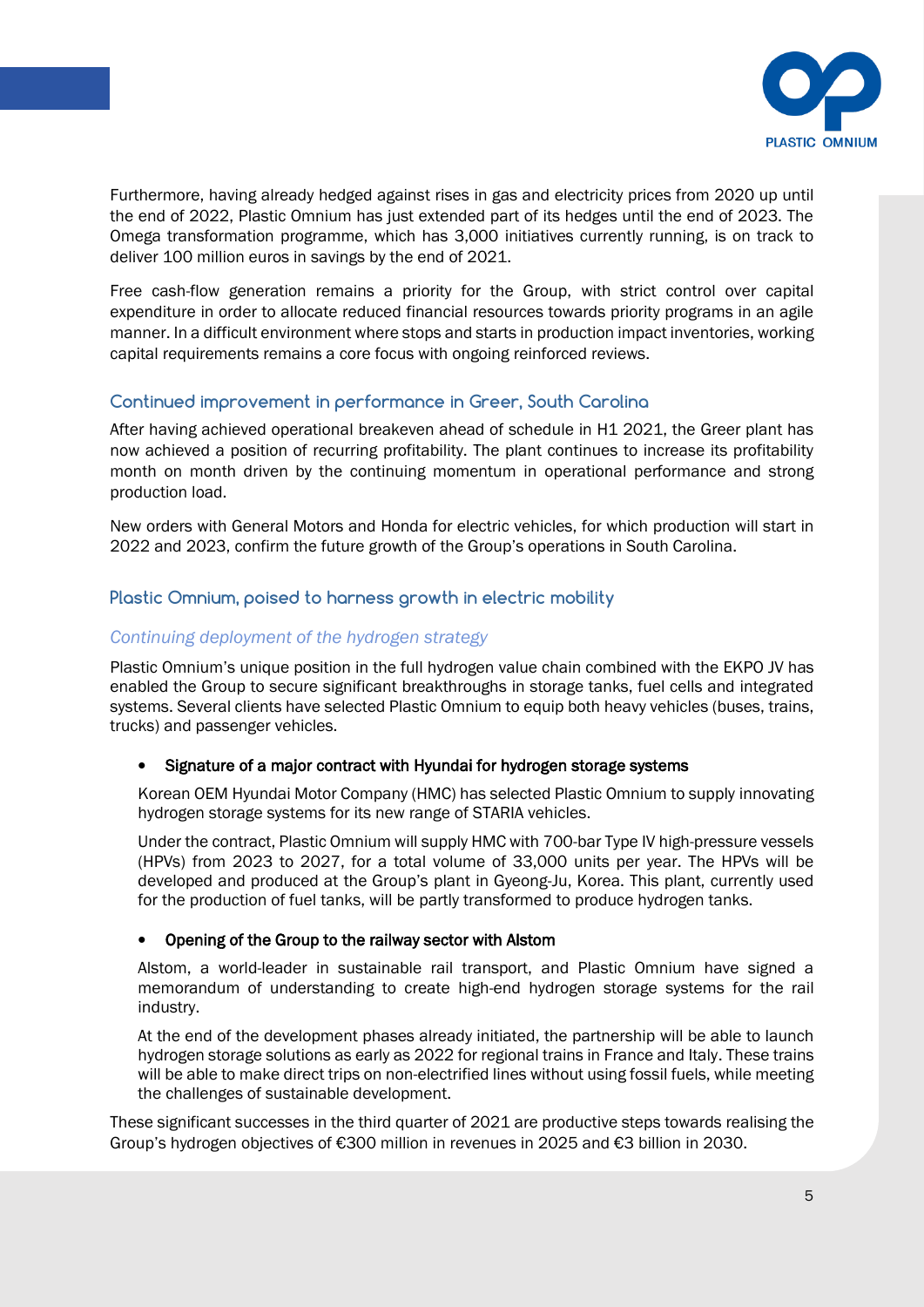

## *Strong positioning in battery electric vehicles (BEV)*

Numerous new programs for electric vehicles are coming on stream, which represent an opportunity for Plastic Omnium to increase its content per vehicle and broaden its customer base.

The modules business HBPO was awarded its first order for its new electric charging lid module with a leading EV American car manufacturer. The same OEM continues to place its trust in HBPO with the sharp and rapid ramp-up of production in Suzhou, China, with volumes tripling between Q1 and Q3 2021.

The Intelligent Exterior Systems (IES) business division continued its growth in order intake for 100% electric vehicles, notably with General Motors and Honda in the United States, SAIC, GAC-Honda and NIO in China. In September, the Group launched the construction of its new plant in the suburbs of Shanghai, which will be dedicated to an American 100% electric vehicle manufacturer.

The joint venture YFPO successfully acquired two new significant BEV programs with both DongFeng-Honda and GAC-Honda for the supply of tailgates for which production is expected to start in the first semester of 2024.

#### **A third quarter particularly rich new orders and production starts**

In addition to the successes in electric vehicles, the Group experienced a dynamic quarter elsewhere in terms of order intake with the likes of BMW X3, the Ford Edge, the Peugeot 2008 and the Jeep Junior 516.

As some starts of production were delayed at the beginning of the year, numerous productions were consequently launched this quarter such as :

- Intelligent Exterior Systems front and rear bumpers for the Volkswagen Nivus, Tiguan and Jetta in Europe and Mexico, and the BMW iX3 and i5 in China,
- Clean Energy Systems Toyota Landcruiser in Japan, Nissan Navara in South Africa,
- HBPO Jeep Compass and VW Tiguan in Mexico.

#### **Ongoing innovation policy: strategic partnership in disruptive radar technology**

Thanks to an exclusive partnership with Greenerwave, a start-up originating from the Institut Langevin in Paris, the Group will co-develop a new generation of 4D imaging radar capable of detecting with increased precision, obstacles in the vehicle's environment at long range.

After presenting the prototypes in 2022, this new technology should help increase security and accelerate the development of truly autonomous vehicles starting in 2025.

#### **Sustainability, a core element and driver of change**

While the volatile market backdrop puts operations for all actors in the automotive industry under stress, the focus on safety and operational excellence remain uncompromised.

Sustainability remains a cornerstone of the business, and Management continues to strategise around implementing targets and measures to achieve meaningful traction on the path to carbon neutrality for 2050. The Group will present its carbon neutral roadmap on the 8th December 2021.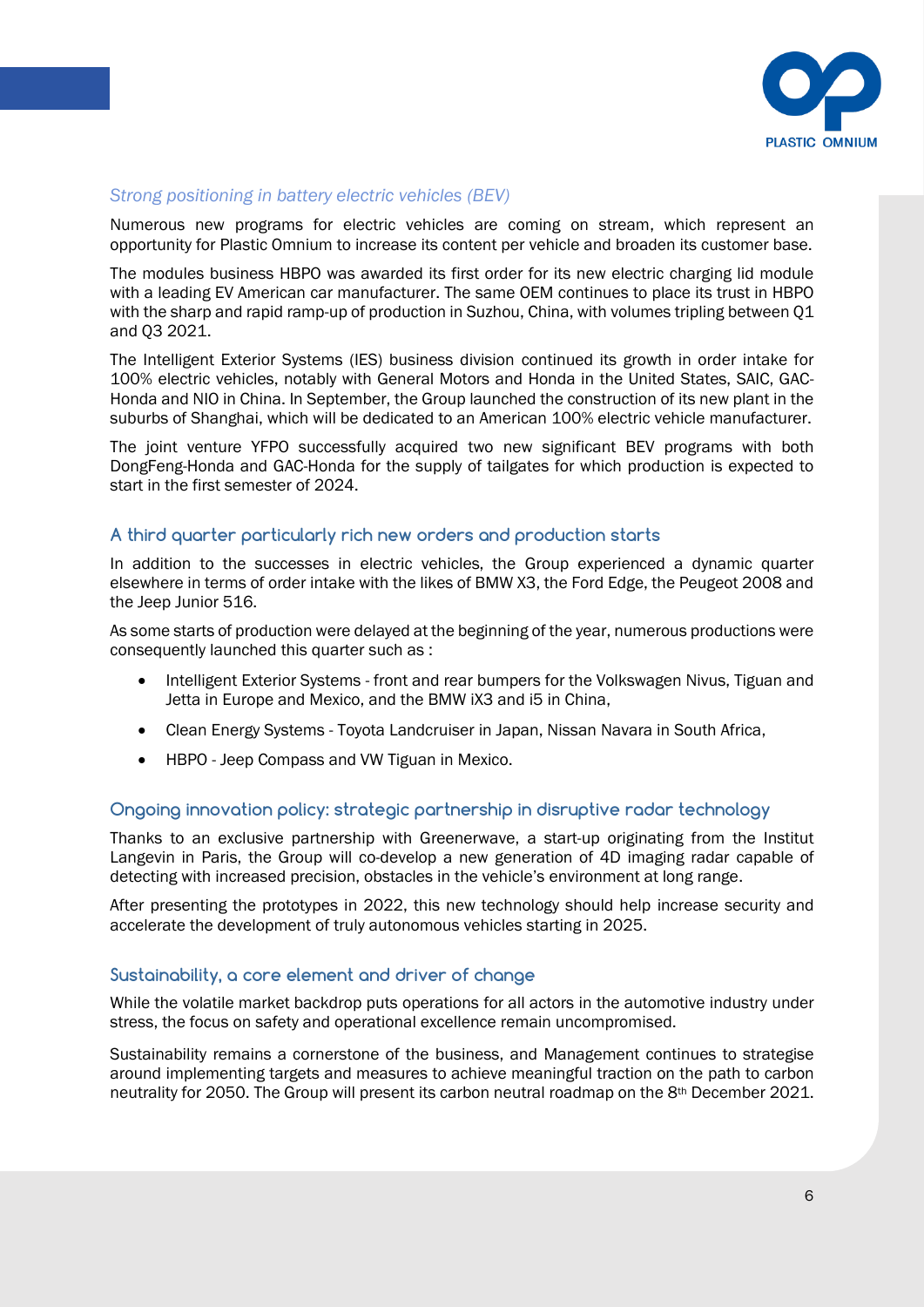

## **Outlook 2021**

While the market had expected to see a turnaround in the third quarter of 2021, production stoppages in plants around the world have led to sharp revisions in worldwide automotive production, as supported by IHS Markit's revised forecasts in October. In the fourth quarter, worldwide automotive production will hinge on developments in the semiconductor crisis, car manufacturer's announced production strategies, and how they intend to manage their year-end inventories. Visibility remains limited at this point in time.

For the full year 2021, Plastic Omnium confirms its guidance based on no further deterioration in the current operating environment and a worldwide production output of between 71 to 73 million vehicles.

- Growth in revenue compared to 2020
- Operating margin of 4-5%
- Free cash flow of at least €220 million

**\*\*\*\*\*\*\*\*\*\*\*\*\*\*\*\*\*\*\*\*\*\*\*\*\*\*\*\*\*\*\*\*\***

## **Calendar**

- December 8 2021, presentation of the Group's Sustainability Roadmap
- February 22, 2022 Full-year 2021 results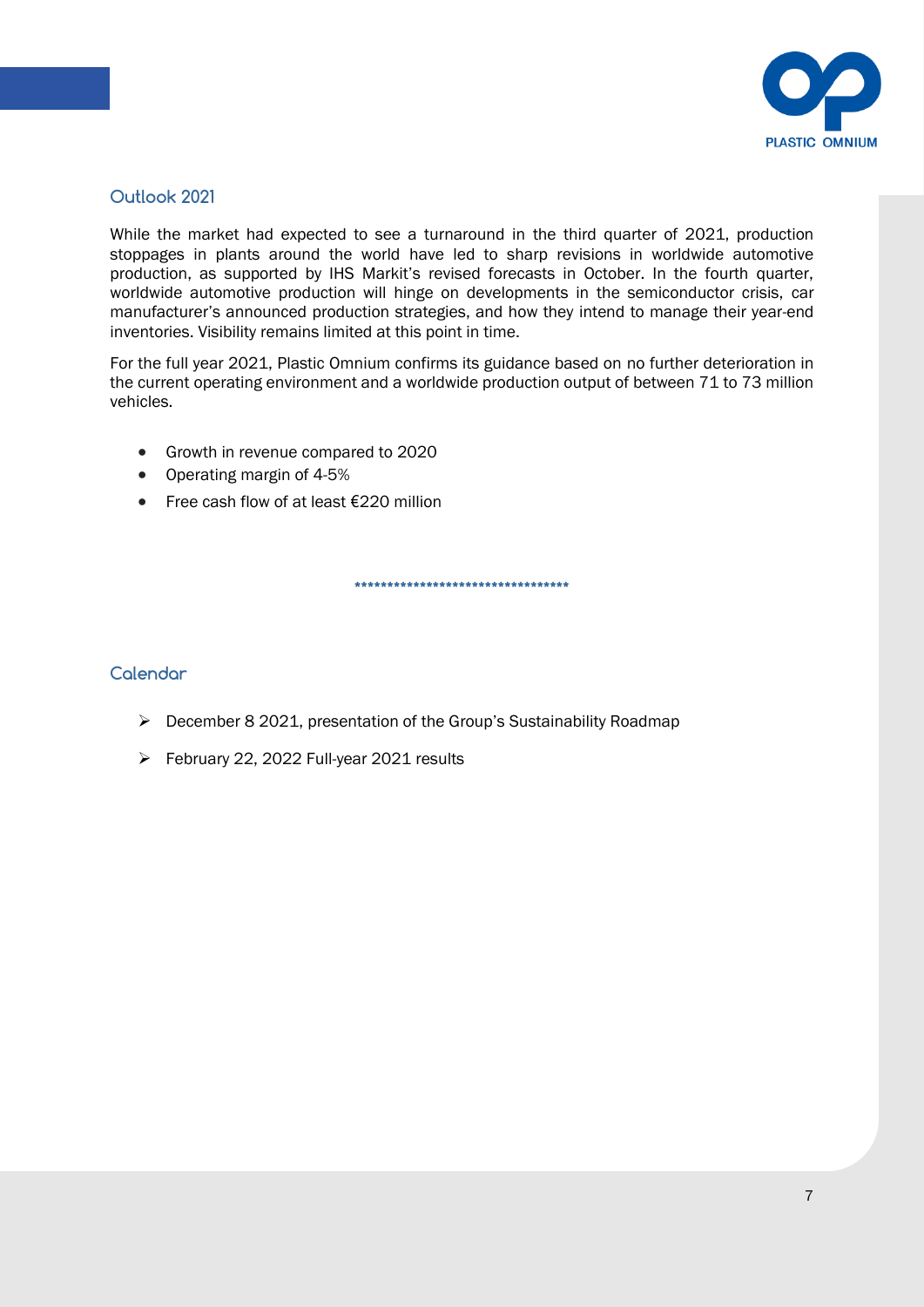

## **Conference call**

A conference call will be held today at 8:00 a.m. (Paris time) during which Laurent Favre, Chief Executive Officer, and Kathleen Wantz-O'Rourke, Group Chief Financial Officer and Chief Information Officer, will comment on the third quarter revenue and outlook.

The conference call will be held in English.

To access the conference call, please dial one of the following access numbers

- France Tel: +33 1 72 72 74 03
- Germany Tel: +49 69 22 22 25 429
- Spain Tel: +34 911 140 101
- United Kingdom Tel: +44 207 194 3759
- United States Tel: +1646 722 4916

PIN Code: 30373390#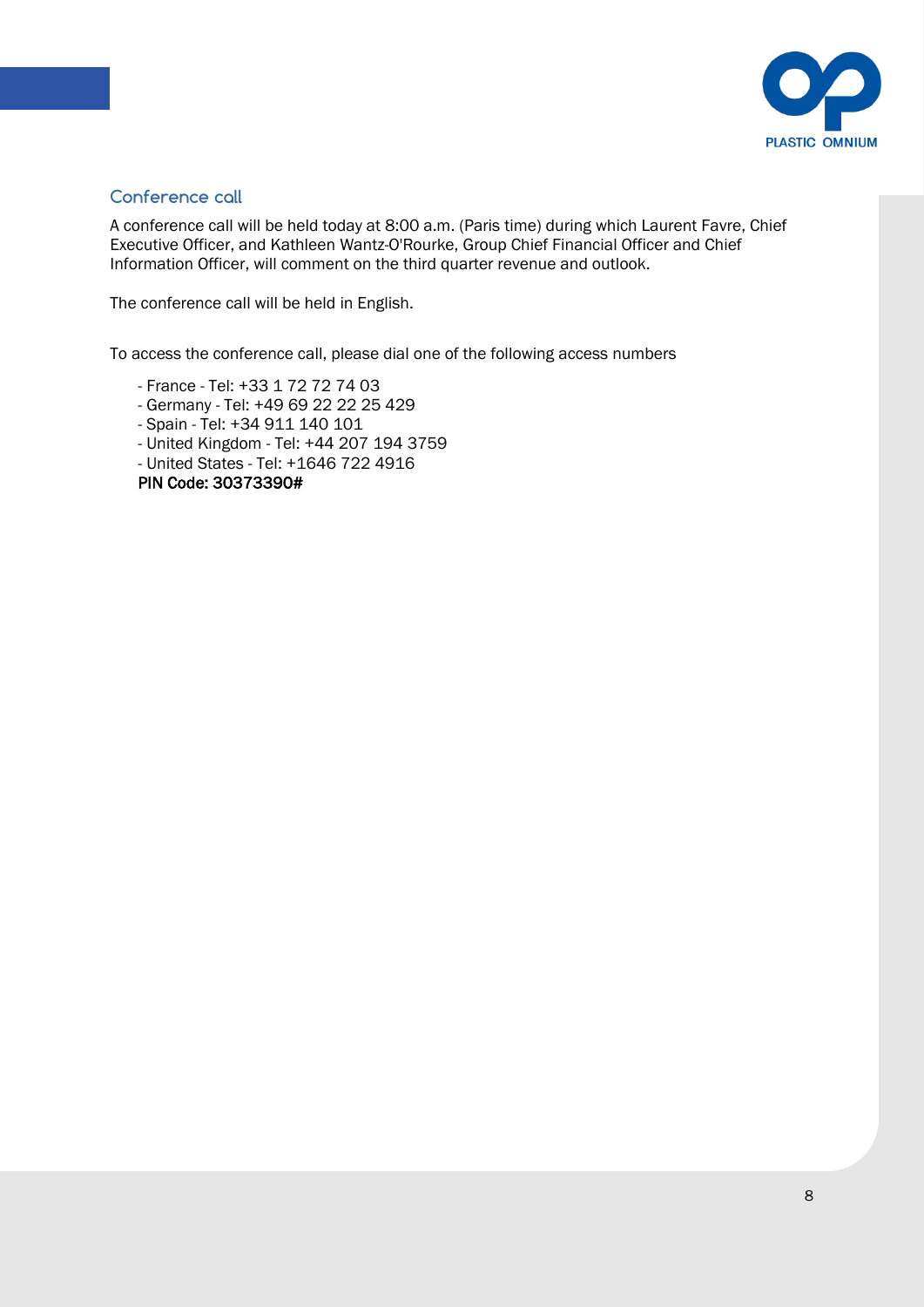

#### **Glossary**

- 1. Like-for-like = at constant scope of consolidation and exchange rates:
	- a. The currency effect is calculated by applying the exchange rate of the current period to the revenue of the previous period. In the first nine months of 2021, there was an unfavourable impact of €99 million on economic revenue and a €100 million impact on consolidated revenue;
	- b. Scope effects were not material in the first nine months of 2021.
- 2. Source: IHS, October 2021 –0;3.5t PC + LCV
- 3. Economic revenue reflects the Group's operating and management reality. It corresponds to consolidated revenue plus the revenue of the Group's joint ventures in proportion to their percentage interest: BPO (50%) and YFPO (50%) for Plastic Omnium Industries and SHB Automotive modules (33%) for Plastic Omnium Modules.
- 4. Consolidated revenue does not include the Group's share of joint ventures accounted for by the equity method in accordance with IFRS 10-11-12.